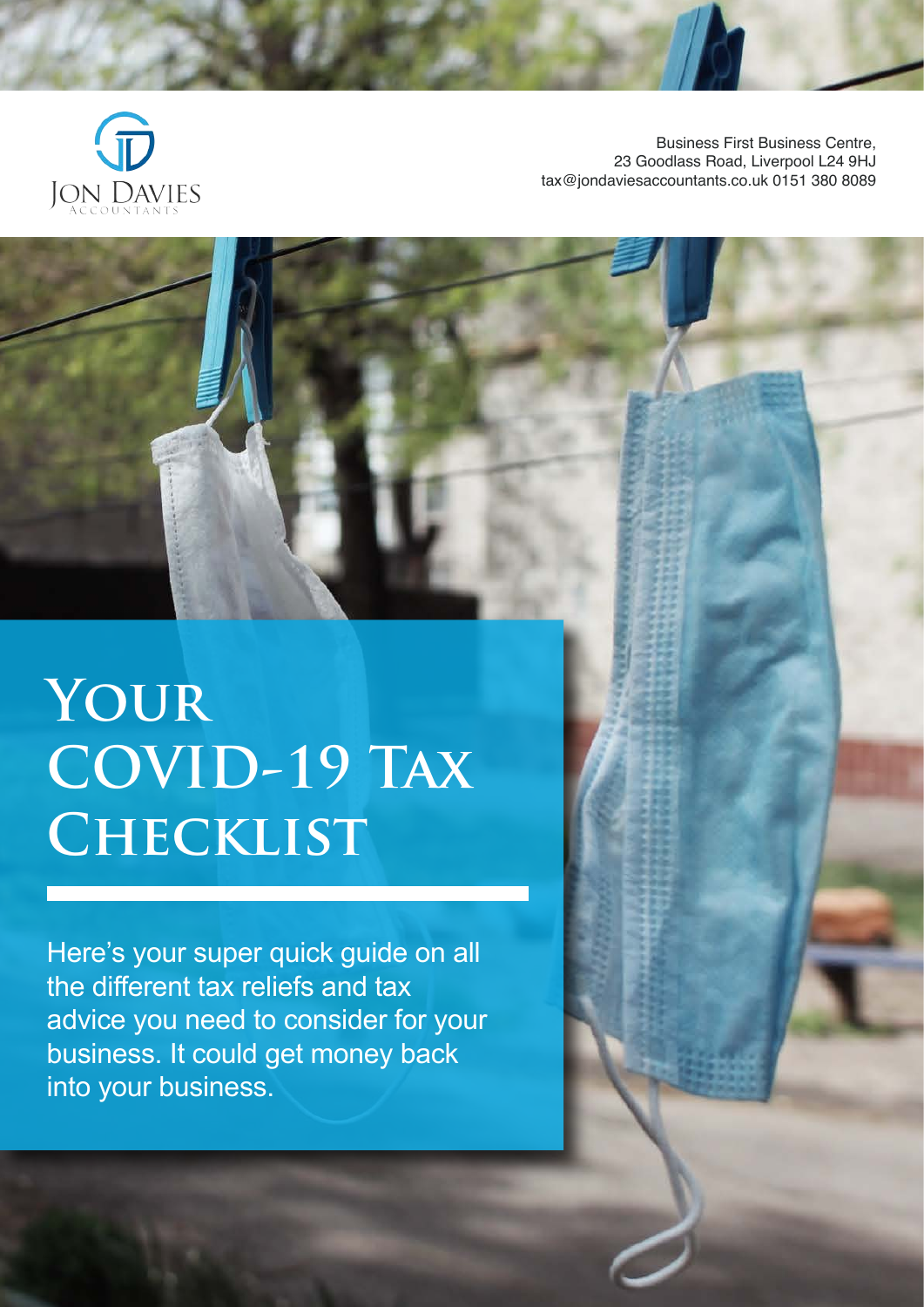## **NO PREVIOUS CLAIMS**

If your business has spent money on projects to develop new or existing products/services, or processes, to overcome technological challenges, you may be able to claim back £33 for every £100 spent via R&D Tax Relief. And it doesn't matter if your business is profit or loss making.

#### **PREVIOUS CLAIMS NOT MAXIMISED**

If your business has previously made an R&D Tax Relief claim, it should be reviewed again to ensure the claim was maximised. There may be additional project costs you could claim for. It doesn't matter if your business is profit or loss making.

## **BUILT UP LOSSES**

If your loss-making business has previously made an R&D Tax Relief claim, you may be able switch the way you previously took the benefit and claim a tax free, cash payment if you haven't already done so.

#### **CURRENT YEAR - ADVANCE FUNDING**

If your loss-making business has made R&D claims in the past, you may be able to get up to 70% of your current year claim early (in advance of the final submission), to improve your short-term cashflow position.

#### **SHORTEN YEAR END TO ACCELERATE TAX FREE CASH PAYMENT**

If you are a loss-making business, you may be able to shorten your year-end so you can make an R&D claim sooner and accelerate your tax free, cash payment.

# **INNOVATION RELIEFS - CREATIVE TAX RELIEFS**

## **NO PREVIOUS CLAIMS**

If your business has been directly involved in the production and development of films, high end TV, children's TV, animation TV, video games, theatrical productions, orchestral concerts and/or museum/gallery exhibition, you may be able to claim back £45 for every £100 spent via Creative Tax Relief. And it doesn't matter if your business is profit or loss making.

#### **PREVIOUS CLAIMS NOT MAXIMISED**

If your business has previously made a Creative Tax Relief claim, it should be reviewed again to ensure the claim was maximised. There may be additional project costs you could claim for. It doesn't matter if your business is profit or loss making.

#### **BUILT UP LOSSES**

If your loss-making business has previously made Creative Tax Relief claims, you may be able switch the way you previously took the benefit and claim a tax free, cash payment if you haven't already done so.

#### **CURRENT YEAR - ADVANCE FUNDING**

If your loss-making business has made Creative Tax Relief claims in the past, you may be able to get up to 70% of your current year claim early (in advance of the final submission), to improve your short-term cashflow position.

## **SHORTEN YEAR END TO ACCELERATE TAX FREE CASH PAYMENT**

If you are a loss-making business, you may be able to shorten your year-end so you can make a Creative Tax Relief claim sooner and accelerate your tax free, cash payment.

## **PATENT BOX**

#### **PATENTS**

If you own patents that are making your business a profit, you may be able to make a Patent Box Tax Relief claim that could reduce your business corporation tax.

#### **INTELLECTUAL PROPERTY OWNED**

If you own profitable, unpatented intellectual property which you could patent, you could consider applying for a patent. Your business may be able to make a claim for a Patent Box Tax Relief, that could reduce your business corporation tax.

#### **CAPITAL ALLOWANCES**

#### **NOT CLAIMED ON HISTORIC ACQUISITION**

If your business has previously bought an asset within a building, you may be able to make a claim for Capital Allowances Tax Relief for the asset, and a make a business corporation tax saving.

## **CLAIM ON HISTORIC IMPROVEMENTS**

If your business has previously made a Capital Allowances claim for improvements made to a building such as a new lift, you might be able to claim further costs relating to the improvement.

# **REVISED CLAIM ON A HISTORIC ACQUISITION**

If your business has previously made a Capital Allowances claim for an asset within a building, you should review the claim to ensure the tax relief has been fully maximised.

## **CLAIM ON CURRENT YEAR PURCHASES**

If your business has recently purchased an asset, you may be able to make a tax relief claim and reduce your Business Corporation Tax Bill.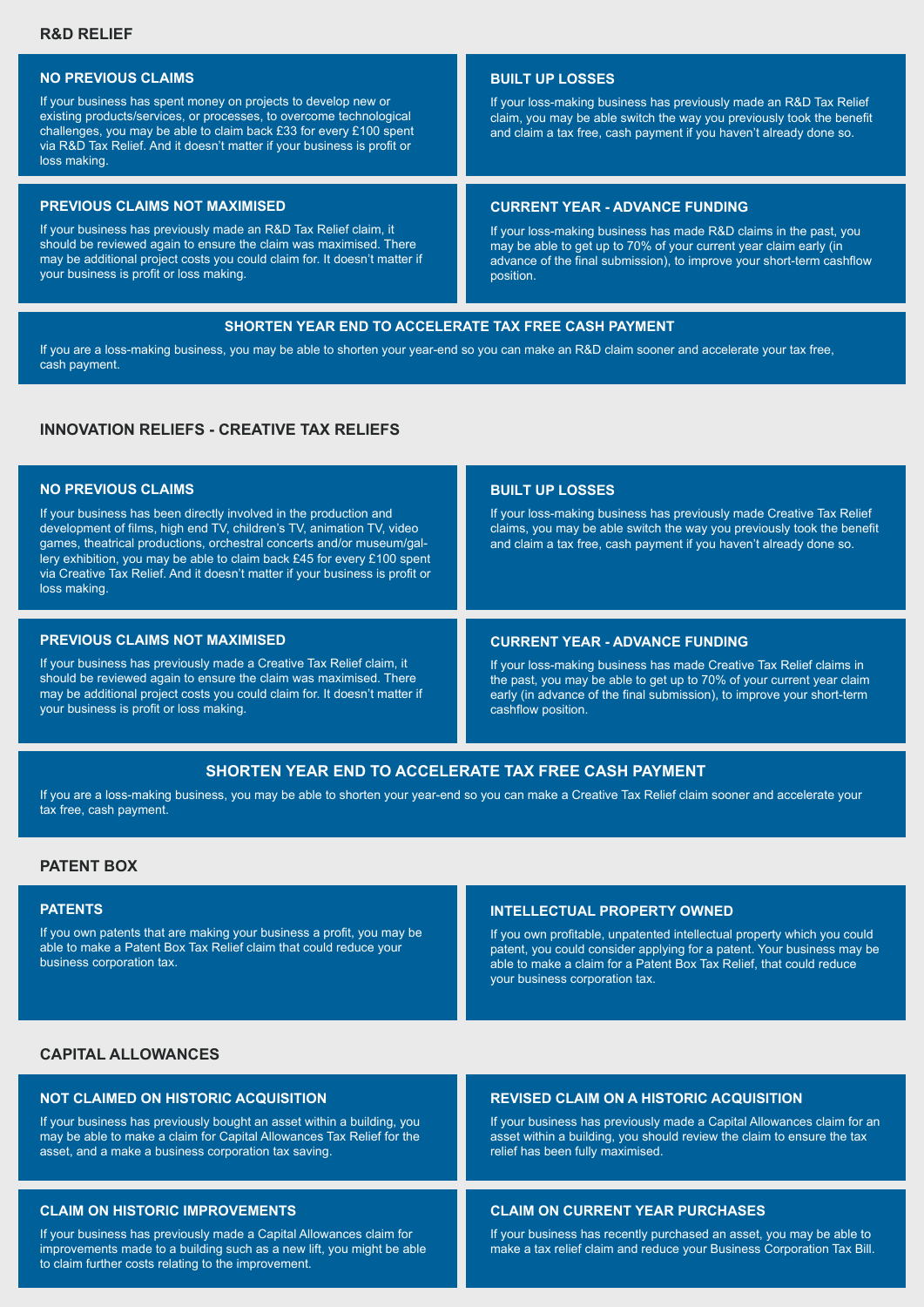## **ASSET DISPOSALS AND ACQUISITIONS IN THE LAST 3 YEARS**

If your business has sold an asset in the last 3 years and plans to reinvest the funds into a new business asset, you may be able to claim tax relief on the tax previously paid.

## **STAMP DUTY LAND TAX (SDLT) TEMPORARY CUT**

If your business plans to buy a residential property in England or Northern Ireland, it may be beneficial to do so before 31st March 2021, to take advantage of reduced Stamp Duty Land Tax (SDLT) rates.

#### **LAND AND BUILDINGS TRANSACTION TAX (LBTT) TEMPORARY CUT**

If your business plans to buy residential property in Scotland, it may be favourable to do so before 31st March 2021 to take advantage of the reduced Land and Buildings Transaction Tax (LBTT) rates.

## **VAT**

## **VAT PLANNING**

A review of your business processes and systems may provide some suggested ways to improve your cash position by ensuring VAT is recovered quicker.

## **VOLUNTARY VAT REGISTRATION**

If your business has supplier costs greater than revenue, you could voluntarily register for VAT which may improve your cashflow.

#### **TAX DEFERRAL**

#### **VAT TAX DEFERRAL REMINDER**

If your business has deferred VAT payments, they are due on 31st March 2021. HMRC are due to launch a new scheme allowing payments to be made in 11 monthly instalments up to 31st March 2022.

## **TIME TO PAY ARRANGEMENTS**

If you owe tax to HMRC, have an open enquiry or have upcoming tax that you will struggle to pay, you can contact HMRC to request a more manageable repayment schedule.

# **BUSINESS EXIT**

#### **END OF BUSINESS/EXIT - STRUCTURING**

If there is a risk your business will close in the next 3 years; advice should be sought to make sure the business structure is as tax efficient as possible.

# **LOSSES**

#### **USING LOSSES FOR CASHFLOW ADVANTAGE**

If you are currently a loss-making business, you may be able to carry back your losses to previous years or shorten your year-end to improve your cashflow.

#### **END OF BUSINESS LOSSES (TERMINAL LOSSES)**

A business which has stopped trading, may be able to carry back losses - made in the last 12 months - up to 3 years, to reclaim corporation tax previously paid.

# **FUTURE TAX PLANNING**

#### **SECURING FUTURE TRADING STATUS**

To access favourable tax reliefs in the future, a business must remain trading or show their intention to continue to trade despite the current restrictions placed on businesses.

#### **ENTERPRISE MANAGEMENT INCENTIVES (EMIS) - EMPLOYEES ON FURLOUGH**

If your business has an EMI share scheme, employees can still receive their shares and be given even more shares via the scheme despite being on furlough, part time or unpaid leave.

## **TAX EFFICIENT FUNDING**

To boost cashflow, certain businesses can obtain funding from private investors which would in turn give the investor favourable tax relief of up to 50% for their investment.